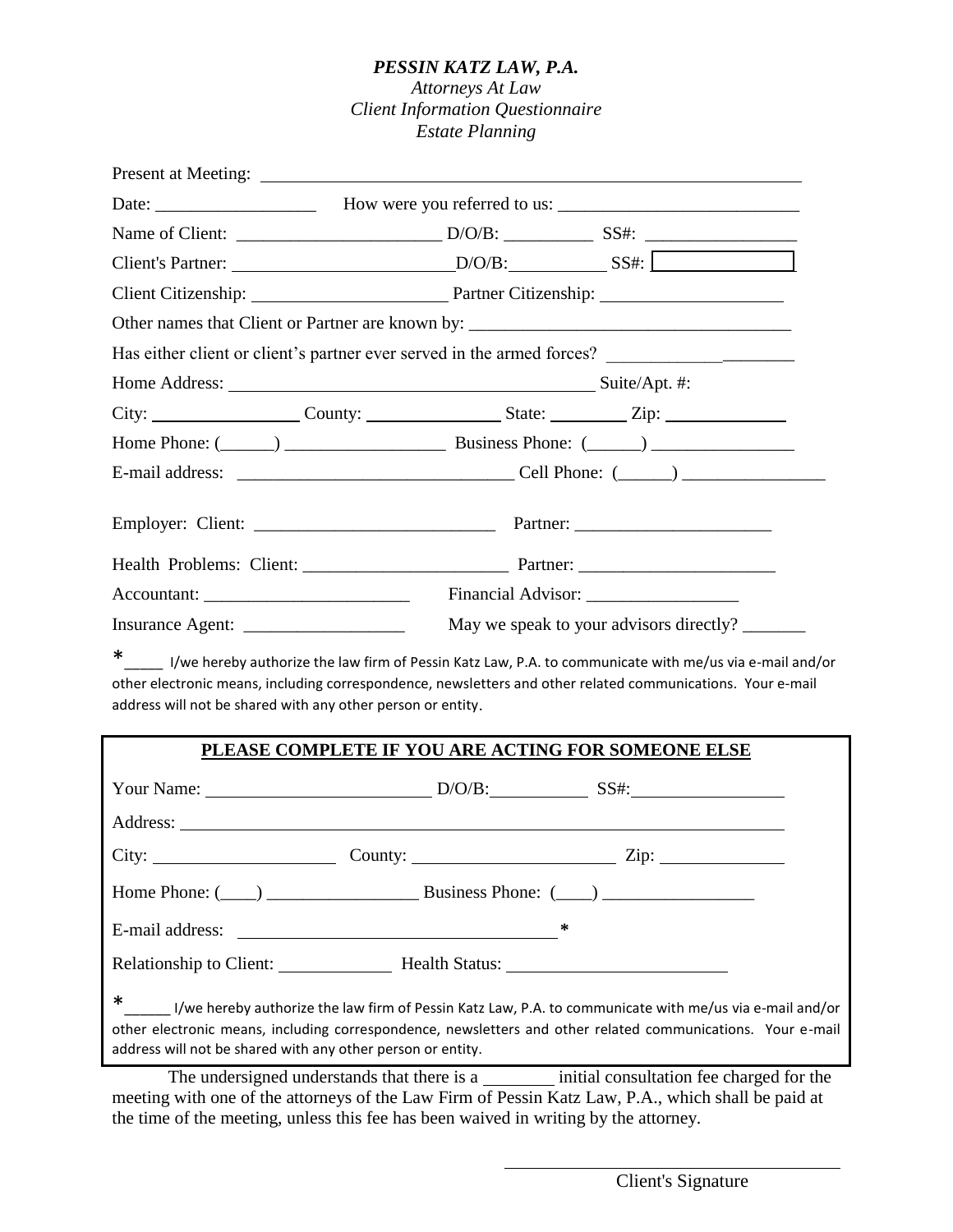#### *Married Clients*

1. Date of Marriage: \_\_\_\_\_\_\_\_\_\_\_\_\_\_\_\_\_\_\_\_\_\_\_\_\_\_\_\_

2. Has Client been married before? If so, did prior marriage end in divorce?

3. Has Partner been married before? \_\_\_\_\_\_ If so, did prior marriage end in divorce? \_\_\_\_\_

4. Is there a prenuptial agreement in effect?  $\qquad \qquad$  If so, please provide a copy

5. Circle any of the following where you have lived or acquired property while married:

 Arizona Idaho Nevada Texas California Louisiana New Mexico Washington State Canada

*Children*

*List names as you would like them to appear in your documents (i.e. middle initial or middle name of child and/or spouse*). We recommend you identify them as they typically sign their *name***.**

| <b>Children's Name/Marital Status</b>                                                                                                                     | Occupation                                        | Place of Residence                                                                                                                                                                                                                                                                            | Age |
|-----------------------------------------------------------------------------------------------------------------------------------------------------------|---------------------------------------------------|-----------------------------------------------------------------------------------------------------------------------------------------------------------------------------------------------------------------------------------------------------------------------------------------------|-----|
|                                                                                                                                                           | <u>and the state of the state of the state</u>    |                                                                                                                                                                                                                                                                                               |     |
|                                                                                                                                                           | <u> The Communication of the Communication</u>    |                                                                                                                                                                                                                                                                                               |     |
|                                                                                                                                                           |                                                   |                                                                                                                                                                                                                                                                                               |     |
|                                                                                                                                                           | <u>and the state of the state of the state</u>    |                                                                                                                                                                                                                                                                                               |     |
|                                                                                                                                                           | <u> The Communication of the Communication</u>    |                                                                                                                                                                                                                                                                                               |     |
|                                                                                                                                                           | <u> Louis Communication and</u>                   |                                                                                                                                                                                                                                                                                               |     |
| 4.                                                                                                                                                        | <u> Listen van die Stad van die Stad van die</u>  |                                                                                                                                                                                                                                                                                               |     |
|                                                                                                                                                           |                                                   |                                                                                                                                                                                                                                                                                               |     |
|                                                                                                                                                           | <u> 1980 - Andrea Brand, amerikansk politik (</u> |                                                                                                                                                                                                                                                                                               |     |
|                                                                                                                                                           | <u> The Communication of the Communication</u>    |                                                                                                                                                                                                                                                                                               |     |
| 6.                                                                                                                                                        |                                                   | $\frac{1}{2}$ and $\frac{1}{2}$ and $\frac{1}{2}$ and $\frac{1}{2}$ and $\frac{1}{2}$ and $\frac{1}{2}$ and $\frac{1}{2}$ and $\frac{1}{2}$ and $\frac{1}{2}$ and $\frac{1}{2}$ and $\frac{1}{2}$ and $\frac{1}{2}$ and $\frac{1}{2}$ and $\frac{1}{2}$ and $\frac{1}{2}$ and $\frac{1}{2}$ a |     |
|                                                                                                                                                           | <u> The Common State Common</u>                   |                                                                                                                                                                                                                                                                                               |     |
| Are any children named above not adopted by or born to both client and partner? _______ If so,<br>please identify the child and who the natural parent is |                                                   |                                                                                                                                                                                                                                                                                               |     |

\_\_\_\_\_\_\_\_\_\_\_\_\_\_\_\_\_\_\_\_\_\_\_\_\_\_\_\_\_\_\_\_\_\_\_\_\_\_\_\_\_\_\_\_\_\_\_\_\_\_\_\_\_\_\_\_\_\_\_\_\_\_\_\_\_\_\_\_\_\_\_\_\_\_\_\_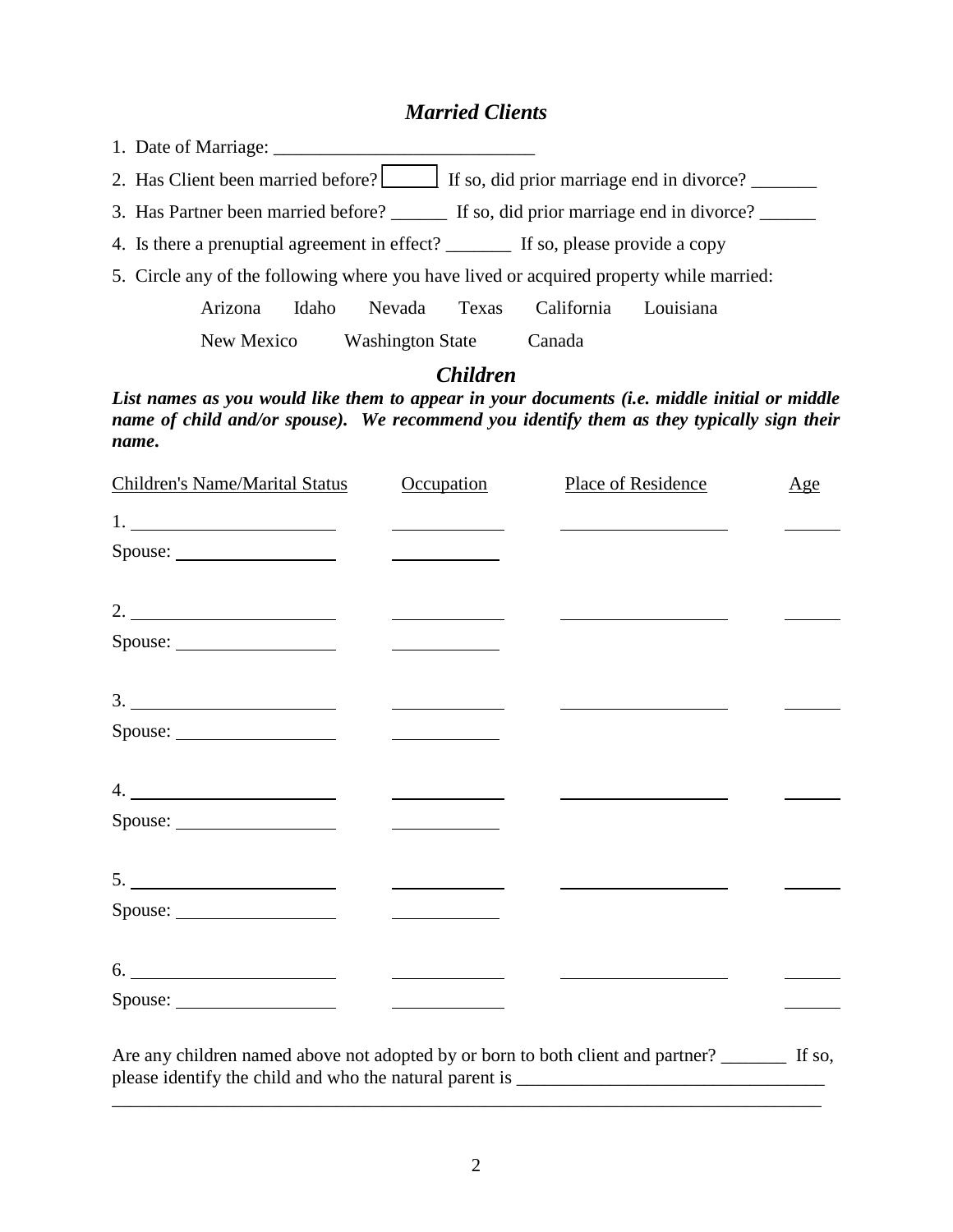| Any Deceased Children:        | Y             | N                                   |     |
|-------------------------------|---------------|-------------------------------------|-----|
| <b>Name of Deceased Child</b> | Date of Death | Deceased Child's Surviving Children |     |
|                               |               |                                     |     |
|                               |               |                                     |     |
| <b>Grandchildren's Names</b>  | Parent        | Place of Residence                  | Age |
|                               |               |                                     |     |
|                               |               |                                     |     |
| Living Parents and            |               |                                     |     |
| <b>Other Family Members</b>   |               | Relationship/Comment                | Age |
|                               |               |                                     |     |
|                               |               |                                     |     |
|                               |               |                                     |     |

Please describe family problems (if any):

If any family members require special schooling, medical treatment, or other special attention, please provide name of the family member and describe:

Does Client or Partner have any legal obligations of support to a former spouse or child? \_\_\_\_\_\_ If so, describe:

Has Client or Partner ever filed a gift tax return? \_\_\_\_\_\_\_\_ If so, please provide a copy.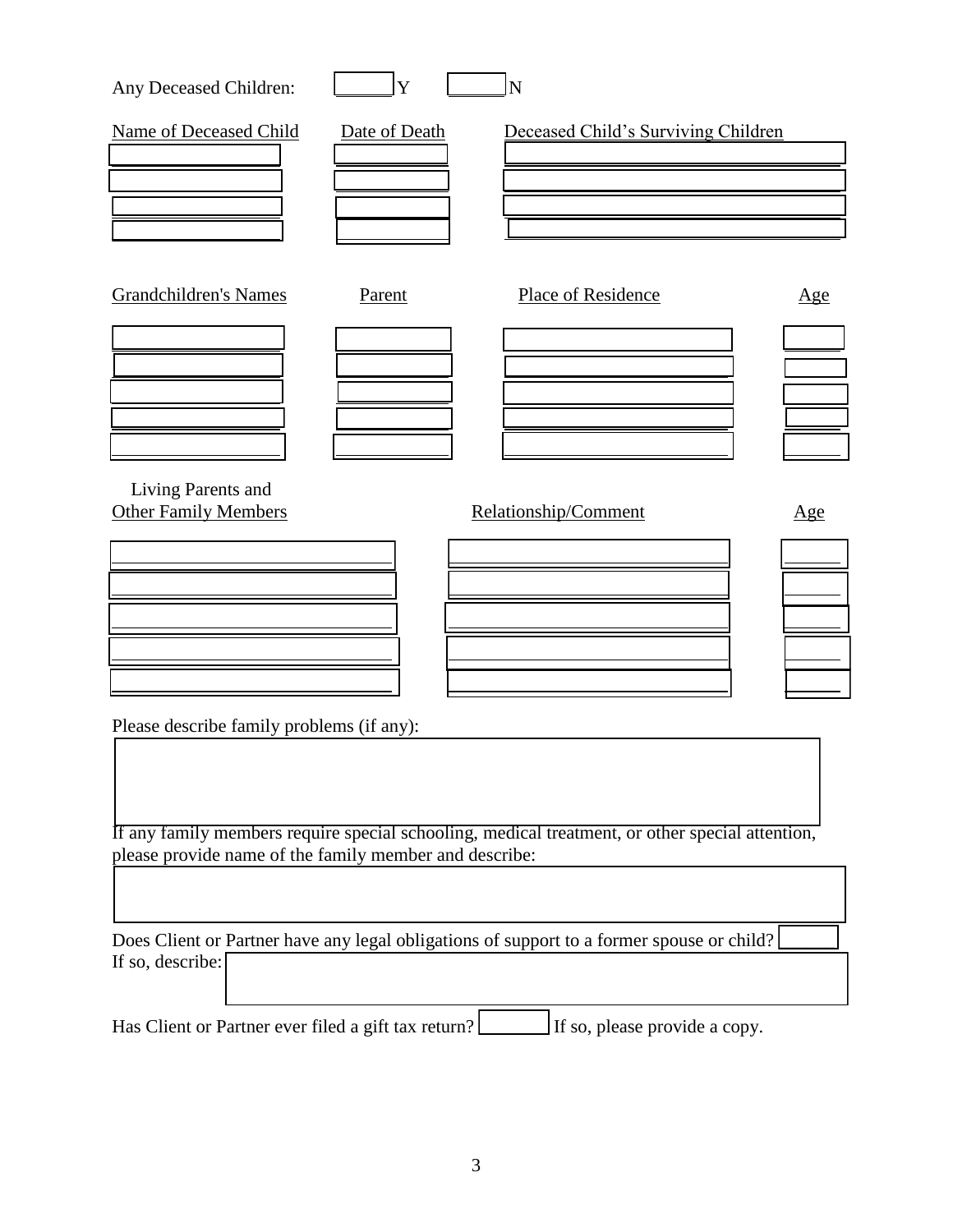# *Asset Information*

#### *Real Estate*

| Address/Location                      | Owner(s) | Cost | <b>Current Value</b> |
|---------------------------------------|----------|------|----------------------|
|                                       |          |      |                      |
|                                       |          |      |                      |
|                                       |          |      |                      |
|                                       |          |      |                      |
|                                       |          |      |                      |
|                                       |          |      |                      |
| When Did You Purchase Your Residence? |          |      |                      |
| Mortgages:                            |          |      |                      |
|                                       |          |      |                      |
|                                       |          |      |                      |
|                                       |          |      |                      |
| <b>Property Tax Number(s):</b>        |          |      |                      |

# *Bank Accounts (Checking, Savings, CD's, Money Market Accounts)*

\_\_\_\_\_\_\_\_\_\_\_\_\_\_\_\_\_\_\_\_\_\_\_\_\_\_\_\_\_\_\_\_\_\_\_\_\_\_\_\_\_\_\_\_\_\_\_\_\_\_\_\_\_\_\_\_\_\_\_\_\_\_\_\_\_\_\_\_\_\_\_\_\_\_\_\_\_

| Name of Bank | Type of Account | <b>Account Owner(s)</b> | Amount |
|--------------|-----------------|-------------------------|--------|
|              |                 |                         |        |
|              |                 |                         |        |
|              |                 |                         |        |
|              |                 |                         |        |
|              |                 |                         |        |
|              |                 |                         |        |
|              |                 |                         |        |
|              |                 |                         |        |
|              |                 |                         |        |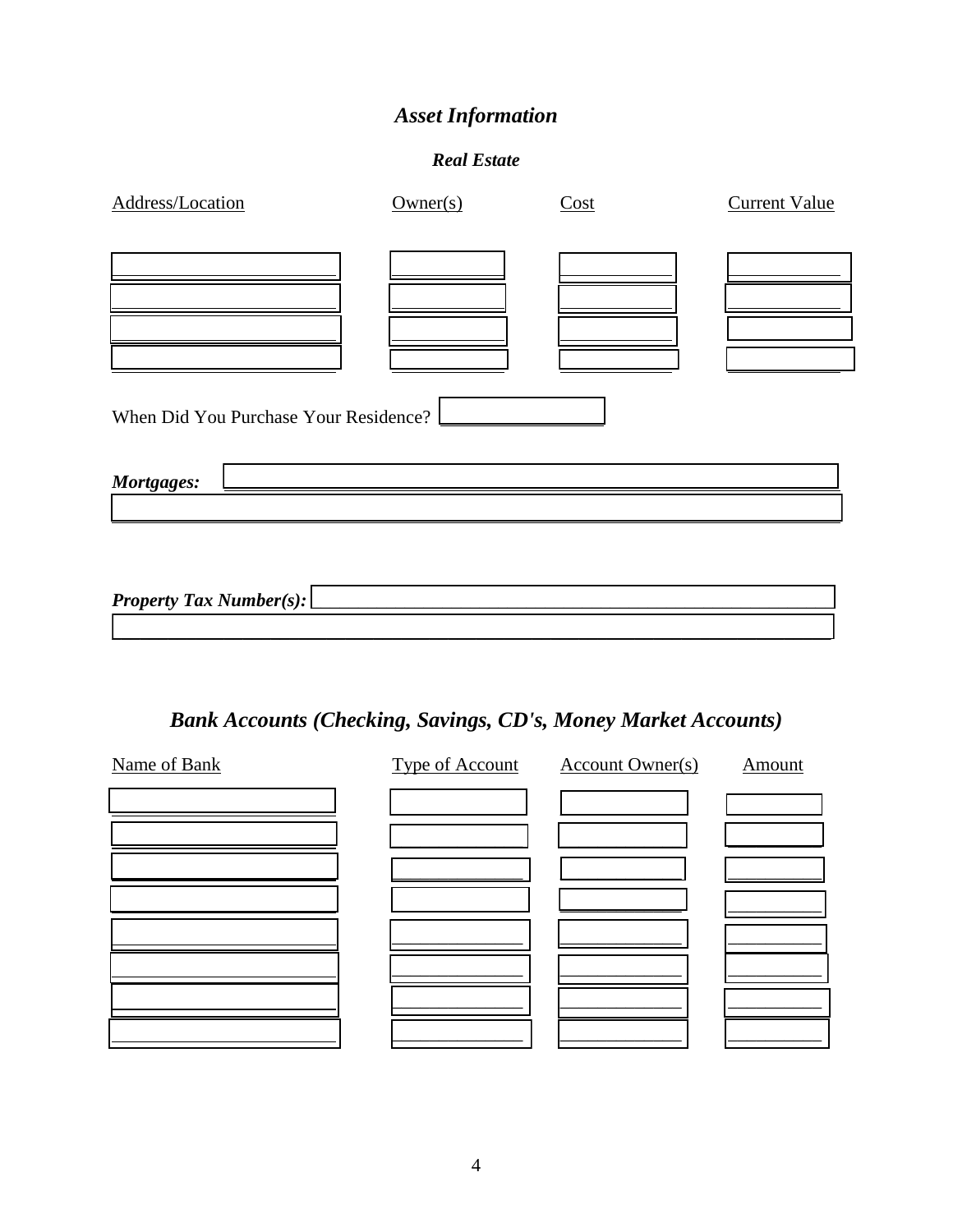## *Stocks Or Brokerage House Where Assets Are Located*



#### **SUB-TOTAL:**

### *Bonds Or Brokerage House Where Assets Are Located*



### *Mutual Funds*

![](_page_4_Figure_6.jpeg)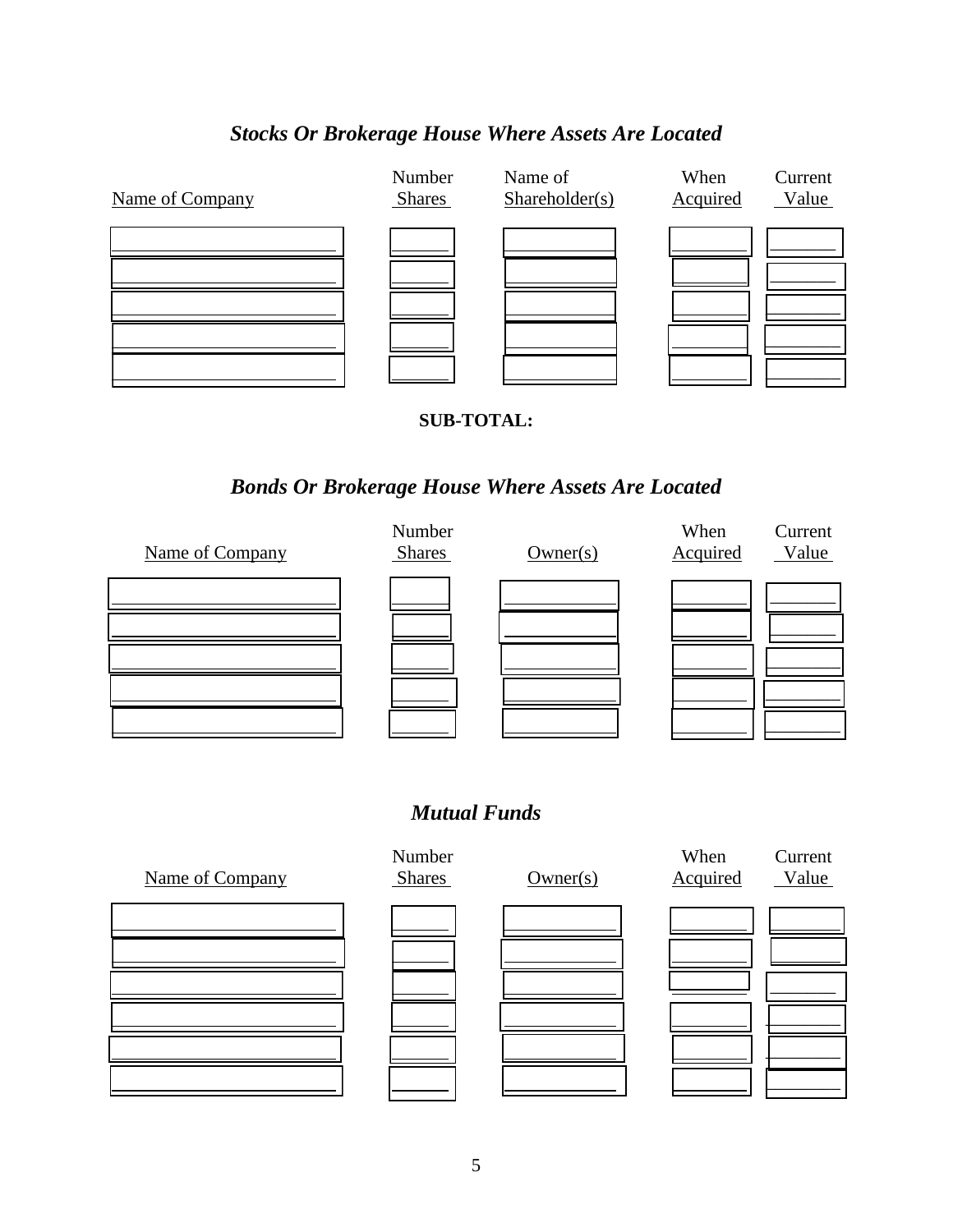# *Annuities, Tax Deferred Annuities, Deferred Compensation*

| Owner/Policy No.                                   | Annuitant                                                          | Beneficiary | Value                                              | Comment |
|----------------------------------------------------|--------------------------------------------------------------------|-------------|----------------------------------------------------|---------|
|                                                    |                                                                    |             |                                                    |         |
|                                                    | <b>Intellectual Property</b>                                       |             |                                                    |         |
| Owned a business $\log_2$ ? $\log_2$ Yes $\log_2$  |                                                                    |             | Published a book? $\Box$ Yes $\Box$ No             |         |
| Written any music? $\Box$ Yes $\Box$ No            |                                                                    |             | Own any patents? $\sqrt{\frac{1}{1-\text{Ne}}}$ No |         |
| Have you invented any device? $\Box$ Yes $\Box$ No |                                                                    |             | Created any software? $\Box$ Yes $\Box$ No         |         |
|                                                    | Own a website or other intellectual property? $\Box$ Yes $\Box$ No |             |                                                    |         |
| If yes to any of the above, describe:              |                                                                    |             |                                                    |         |
|                                                    |                                                                    |             |                                                    |         |
|                                                    |                                                                    |             |                                                    |         |
|                                                    |                                                                    |             |                                                    |         |
|                                                    |                                                                    |             |                                                    |         |
|                                                    | Life Insurance                                                     |             |                                                    |         |
|                                                    | <b>Whole Life</b>                                                  |             |                                                    |         |
| Company/Policy No.                                 |                                                                    |             | Face and                                           | Death   |

Date of Issue **Owner/Insured** Beneficiary Cash Value Benefit

 $\overline{a}$ 

 $\overline{a}$ 

l

 $\overline{a}$ 

| ۰ |  |
|---|--|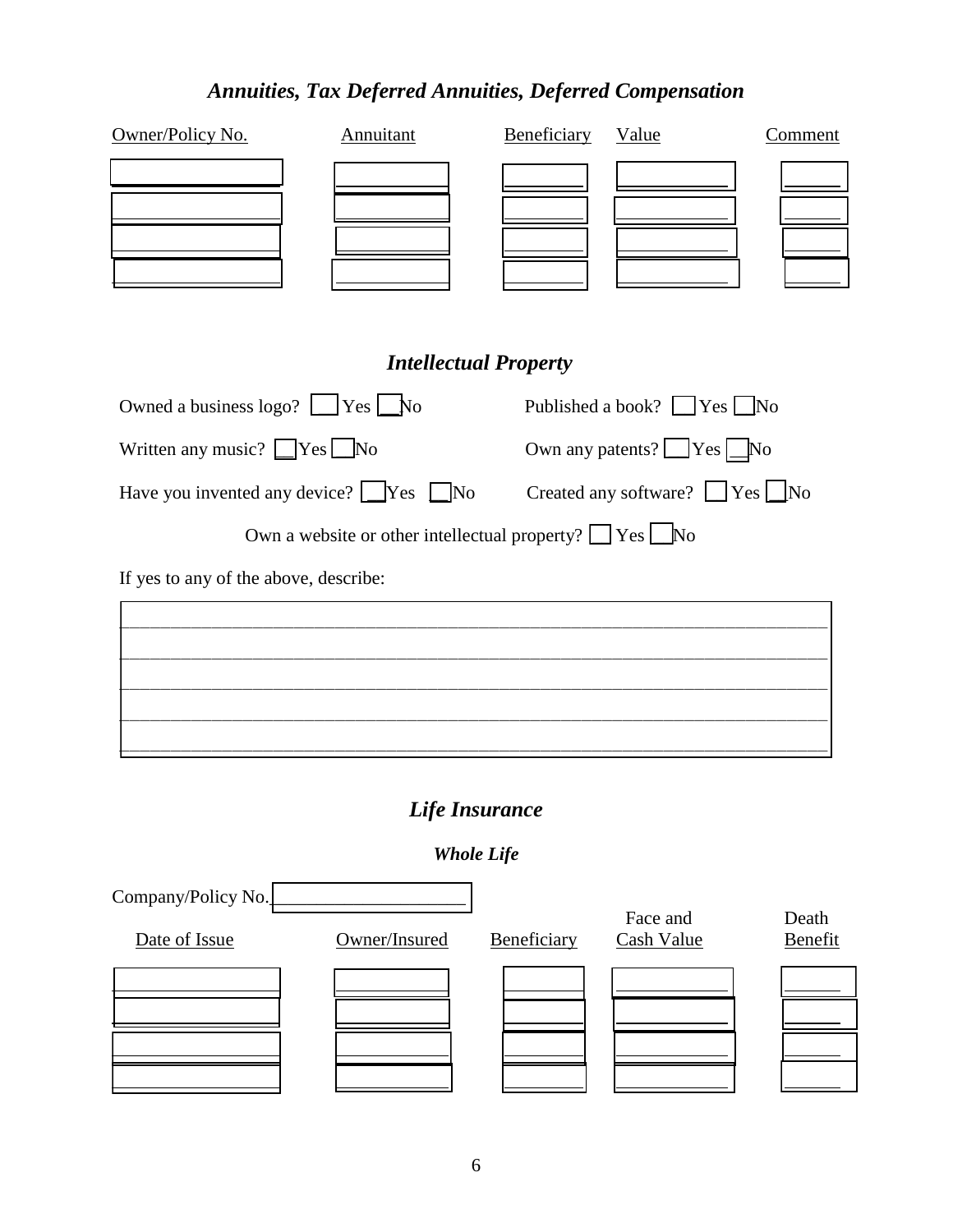#### *Term Insurance*

| Company/Policy#   | Owner/Insured | Beneficiary | <b>Death Benefits</b> |
|-------------------|---------------|-------------|-----------------------|
|                   |               |             |                       |
|                   |               |             |                       |
|                   |               |             |                       |
|                   |               |             |                       |
|                   |               |             |                       |
| <b>SUB-TOTAL:</b> |               |             |                       |

# *IRA's, 401(k), 403(b) plan, other Retirement Plans*

![](_page_6_Figure_3.jpeg)

# *Other Assets*

| Description                             | Value/Amount |
|-----------------------------------------|--------------|
|                                         |              |
|                                         |              |
|                                         |              |
|                                         |              |
|                                         |              |
| <b>Client's Potential Inheritance:</b>  |              |
| <b>Partner's Potential Inheritance:</b> |              |
|                                         |              |
| <b>TOTAL ASSETS:</b>                    |              |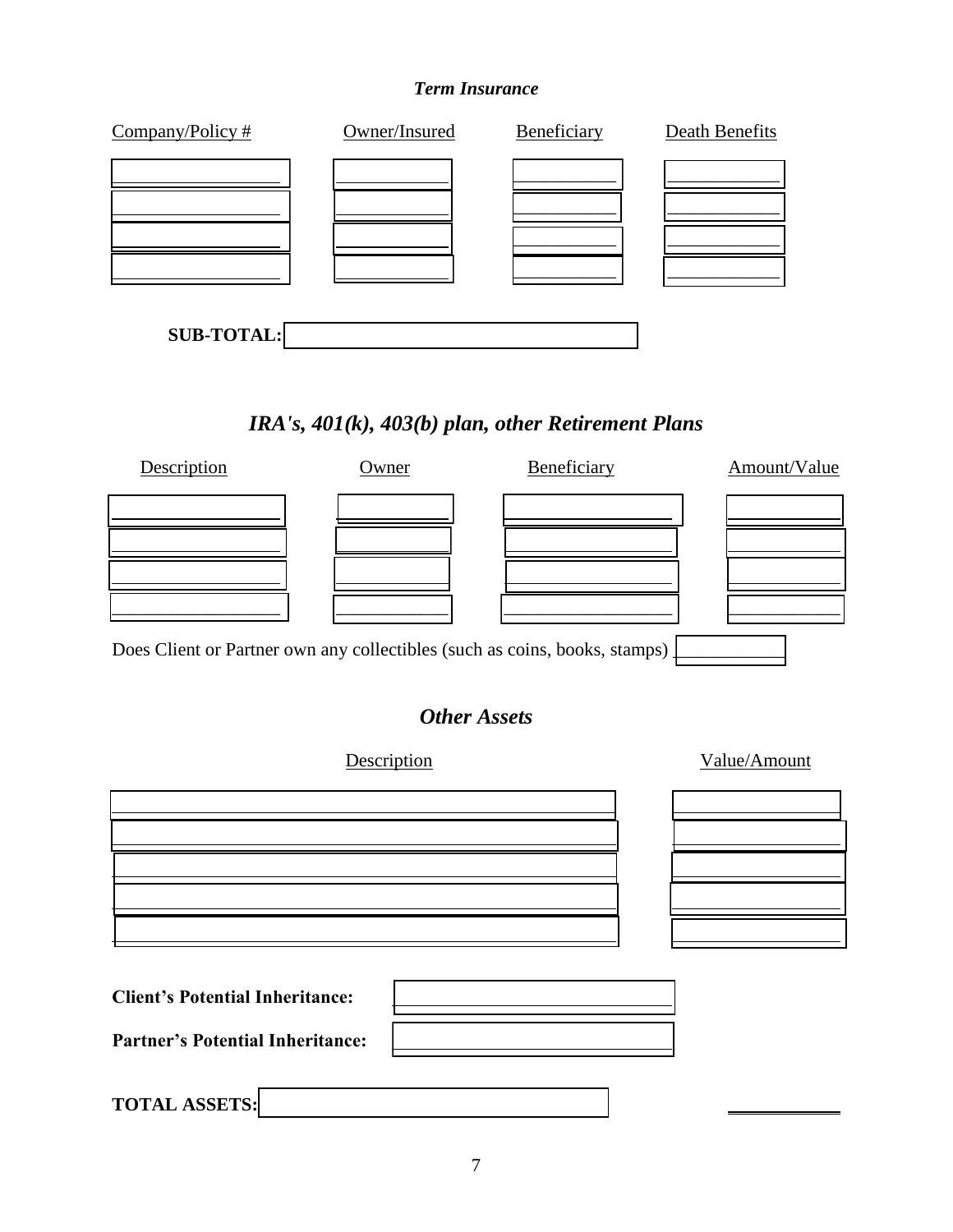| <b>Burial Plots:</b>             |  |
|----------------------------------|--|
|                                  |  |
|                                  |  |
| <b>Prepaid Funeral Expenses:</b> |  |
|                                  |  |
|                                  |  |
|                                  |  |

![](_page_7_Figure_1.jpeg)

## *Income – Monthly*

## *Other Insurance*

Description/Benefits

Medical/Health

Medicare

Supplemental Medicare/Mediga

Catastrophic

Long Term Care

**Other** 

| ap; |  |
|-----|--|
|     |  |
|     |  |
|     |  |
|     |  |